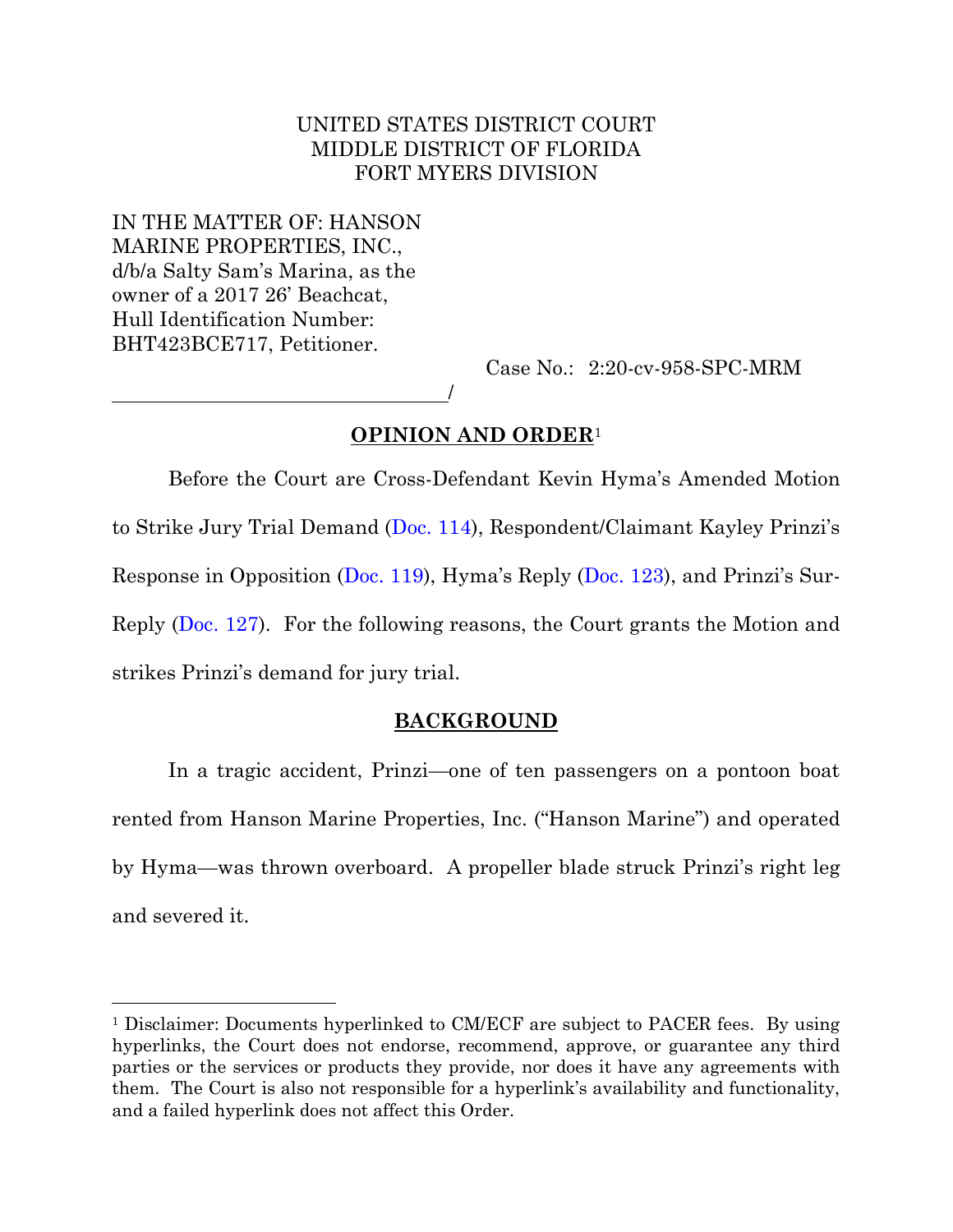Hanson Marine filed a complaint for exoneration or limitation of liability under the Court's admiralty and maritime jurisdiction, [28 U.S.C. § 1333](https://www.westlaw.com/Document/NCB827150A35911D88B25BBE406C5D950/View/FullText.html?transitionType=Default&contextData=(sc.Default)&VR=3.0&RS=da3.0) and [46 U.S.C. § 30501](https://www.westlaw.com/Document/N18174620797311DB97498A25502114AE/View/FullText.html?transitionType=Default&contextData=(sc.Default)&VR=3.0&RS=da3.0) et seq. [\(Doc. 1 at 1\)](https://ecf.flmd.uscourts.gov/doc1/047022368388?page=1). And although there was no alternative jurisdictional basis alleged, the complaint invoked Federal Rule [of Civil](https://www.westlaw.com/Document/N32A6F0B0B96011D8983DF34406B5929B/View/FullText.html?transitionType=Default&contextData=(sc.Default)&VR=3.0&RS=da3.0)  [Procedure](https://www.westlaw.com/Document/N32A6F0B0B96011D8983DF34406B5929B/View/FullText.html?transitionType=Default&contextData=(sc.Default)&VR=3.0&RS=da3.0)  $9(h)$ .<sup>2</sup> [\(Doc. 1 at 1\)](https://ecf.flmd.uscourts.gov/doc1/047022368388?page=1).

The Court entered an Order Approving Ad Interim Stipulation, Notice of Monition and Injunction [\(Doc. 7\)](https://ecf.flmd.uscourts.gov/doc1/047122483288) and the Monition [\(Doc. 8\)](https://ecf.flmd.uscourts.gov/doc1/047122483343). The Order set a deadline to file claims pertaining to the accident and enjoined the institution or prosecution of other suits against Hanson Marine pending the outcome of the limitation proceeding. [\(Doc. 7\)](https://ecf.flmd.uscourts.gov/doc1/047122483288).

There were two claimants: Prinzi and Beachcat Boat, LLC ("Beachcat") (the vessel manufacturer). Besides her answer and affirmative defenses  $(Doc.$ [12\)](https://ecf.flmd.uscourts.gov/doc1/047122629481) and a Supplemental Rule F(5) claim for damages for her personal injuries [\(Doc. 13\)](https://ecf.flmd.uscourts.gov/doc1/047122629484), Prinzi filed several other pleadings. Among them was a crossclaim against Hyma. [\(Doc.](https://flmd-ecf.sso.dcn/doc1/047123458624) 107). The crossclaim was brought under the Court's admiralty and maritime jurisdiction, it stated both Prinzi and Hyma are Florida residents, and it demanded a jury trial. [\(Doc. 107 at 1](https://ecf.flmd.uscourts.gov/doc1/047123458624?page=1)–2, 5).

<sup>2</sup> Rule 9(h) allows a plaintiff to designate a pleading as an admiralty or maritime claim when the claim falls within both admiralty and some other jurisdictional ground. But a [Rule 9\(h\)](https://www.westlaw.com/Document/N32A6F0B0B96011D8983DF34406B5929B/View/FullText.html?transitionType=Default&contextData=(sc.Default)&VR=3.0&RS=da3.0) election is effectual only when there is a choice to be made. *See [DeRoy](https://www.westlaw.com/Document/I661a8f10baf211ea8406df7959f232f7/View/FullText.html?transitionType=Default&contextData=(sc.Default)&VR=3.0&RS=da3.0&fragmentIdentifier=co_pp_sp_506_1312) v. [Carnival](https://www.westlaw.com/Document/I661a8f10baf211ea8406df7959f232f7/View/FullText.html?transitionType=Default&contextData=(sc.Default)&VR=3.0&RS=da3.0&fragmentIdentifier=co_pp_sp_506_1312) Corp.*[, 963 F.3d 1302, 1312 \(11th Cir. 2020\)](https://www.westlaw.com/Document/I661a8f10baf211ea8406df7959f232f7/View/FullText.html?transitionType=Default&contextData=(sc.Default)&VR=3.0&RS=da3.0&fragmentIdentifier=co_pp_sp_506_1312) ("when admiralty is the only basis for jurisdiction, then admiralty jurisdiction applies, regardless of how the plaintiff designates her case").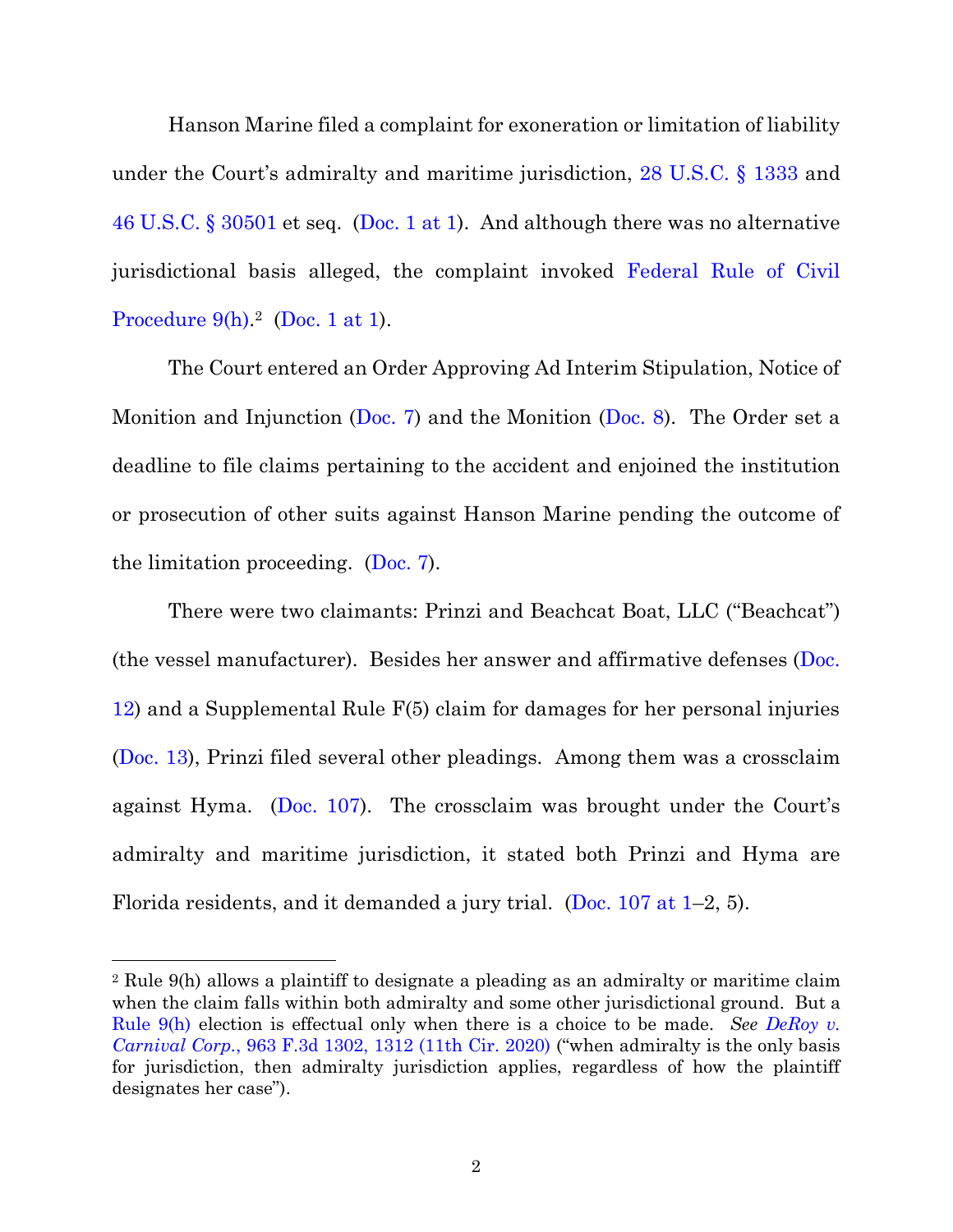After mediating, Hanson Marine and Prinzi settled. [\(Doc. 155\)](https://ecf.flmd.uscourts.gov/doc1/047124012615). Then, on the eve of a status conference, Hanson Marine settled all the other claims that remained by and against it. (Doc.  $162$ ). At the status conference, the parties all maintained that the Court continued to have admiralty jurisdiction. [\(Doc. 163\)](https://ecf.flmd.uscourts.gov/doc1/047124042183). Finally, Prinzi settled with Beachcat. [\(Doc. 168\)](https://ecf.flmd.uscourts.gov/doc1/047124063611).

This leaves Prinzi's crossclaim against Hyma. Hyma contends that because the Court exercises admiralty jurisdiction over this case, it must strike Prinzi's jury trial demand. ([Doc. 114\)](https://ecf.flmd.uscourts.gov/doc1/047123545361). The Court agrees.

#### **DISCUSSION**

The Eleventh Circuit addressed a party's options for pursuing its maritime tort claims in *DeRoy v. Carnival Corporation*:

> [Section] 1333 vests district courts with original jurisdiction over civil admiralty or maritime disputes, but the statute "saves to suitors"—meaning plaintiffs—"all other remedies to which they are otherwise entitled."  $28 \text{ U.S.C.}$  §  $1333(1)$ ...

> One remedy the saving-to-suitors clause safeguards is the right to a jury trial. [*[Lewis v. Lewis & Clark](https://www.westlaw.com/Document/I31923a1a9c2511d9bdd1cfdd544ca3a4/View/FullText.html?transitionType=Default&contextData=(sc.Default)&VR=3.0&RS=da3.0&fragmentIdentifier=co_pp_sp_780_454)  Marine, Inc.*[, 531 U.S. 438, 454](https://www.westlaw.com/Document/I31923a1a9c2511d9bdd1cfdd544ca3a4/View/FullText.html?transitionType=Default&contextData=(sc.Default)&VR=3.0&RS=da3.0&fragmentIdentifier=co_pp_sp_780_454)–55] .... Unlike with federal cases brought at law, no Seventh Amendment right to a jury trial applies in admiralty cases. *Fitzgerald v. U.S. Lines Co.*[, 374 U.S. 16, 20, 83 S. Ct.](https://www.westlaw.com/Document/Id38f280d9be911d993e6d35cc61aab4a/View/FullText.html?transitionType=Default&contextData=(sc.Default)&VR=3.0&RS=da3.0&fragmentIdentifier=co_pp_sp_780_20)  [1646, 10 L.Ed.2d 720 \(1963\).](https://www.westlaw.com/Document/Id38f280d9be911d993e6d35cc61aab4a/View/FullText.html?transitionType=Default&contextData=(sc.Default)&VR=3.0&RS=da3.0&fragmentIdentifier=co_pp_sp_780_20) So we have said that the saving-to-suitors clause "embodies a presumption in favor of jury trial and common law remedies in the forum of the claimant's choice." *[Beiswenger](https://www.westlaw.com/Document/Id3b3d25d92ba11d9a707f4371c9c34f0/View/FullText.html?transitionType=Default&contextData=(sc.Default)&VR=3.0&RS=da3.0&fragmentIdentifier=co_pp_sp_506_1037) Enters. Corp. v. [Carletta](https://www.westlaw.com/Document/Id3b3d25d92ba11d9a707f4371c9c34f0/View/FullText.html?transitionType=Default&contextData=(sc.Default)&VR=3.0&RS=da3.0&fragmentIdentifier=co_pp_sp_506_1037)*, 86 F.3d 1032, 1037 (11th Cir. 1996).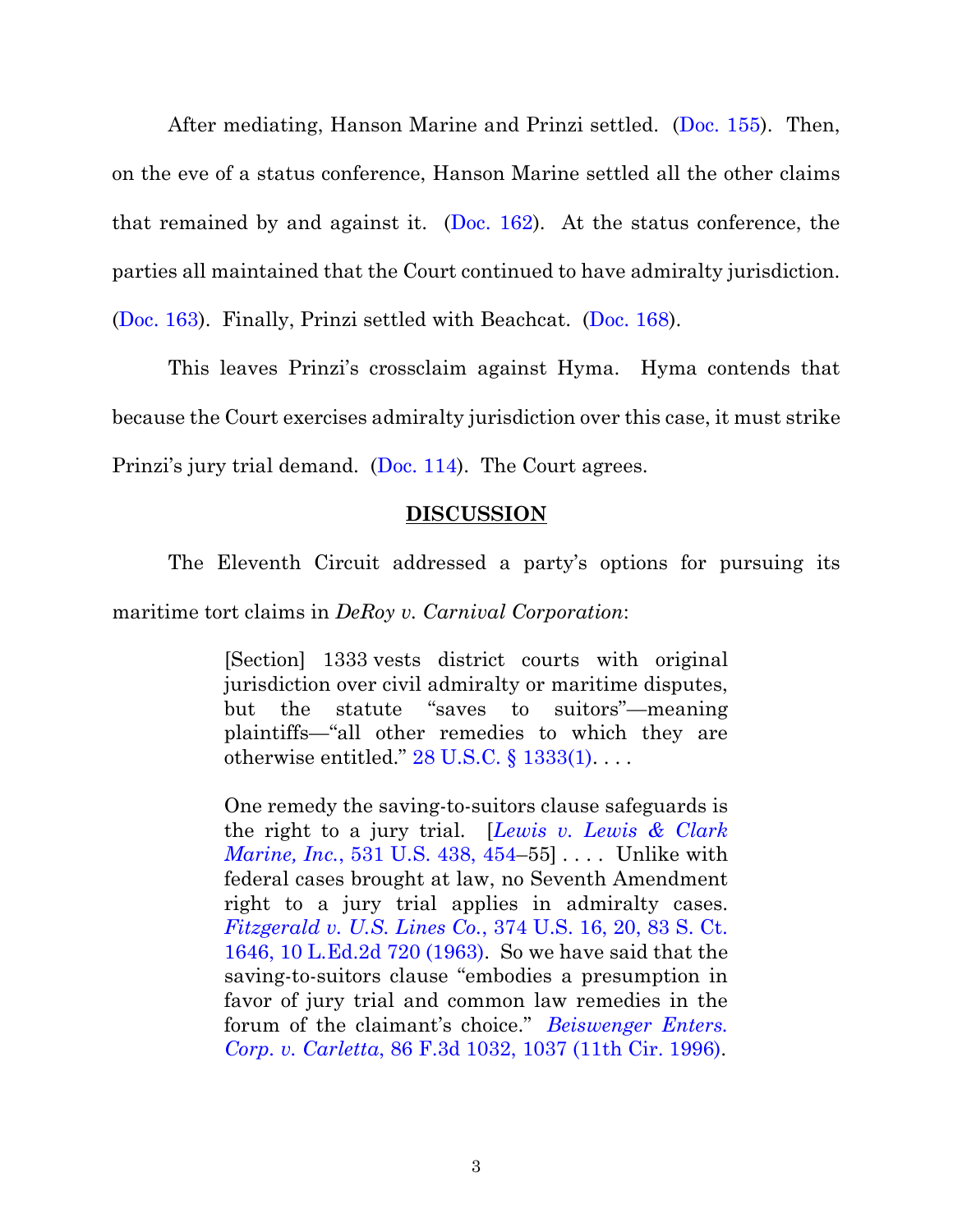For that reason, we have concluded that the saving-tosuitors clause generally provides a plaintiff in a maritime case alleging an *in personam* claim three options: "(1) the plaintiff may file suit in federal court under admiralty jurisdiction  $\dots$ ; (2) the plaintiff may file suit in federal court under diversity jurisdiction; or (3) the plaintiff may file suit in state court." *St. [Paul](https://www.westlaw.com/Document/I295a856a0a3b11deb7e683ba170699a5/View/FullText.html?transitionType=Default&contextData=(sc.Default)&VR=3.0&RS=da3.0&fragmentIdentifier=co_pp_sp_506_1187+n.13) Fire & Marine Ins. Co. v. Lago [Canyon,](https://www.westlaw.com/Document/I295a856a0a3b11deb7e683ba170699a5/View/FullText.html?transitionType=Default&contextData=(sc.Default)&VR=3.0&RS=da3.0&fragmentIdentifier=co_pp_sp_506_1187+n.13) Inc.*, 561 F.3d 1181, 1187 n.13 (11th Cir. [2009\);](https://www.westlaw.com/Document/I295a856a0a3b11deb7e683ba170699a5/View/FullText.html?transitionType=Default&contextData=(sc.Default)&VR=3.0&RS=da3.0&fragmentIdentifier=co_pp_sp_506_1187+n.13) *Diesel ["Repower",](https://www.westlaw.com/Document/Ia9d5b1e379c611d99c4dbb2f0352441d/View/FullText.html?transitionType=Default&contextData=(sc.Default)&VR=3.0&RS=da3.0&fragmentIdentifier=co_pp_sp_506_1322) Inc. v. [Islander](https://www.westlaw.com/Document/Ia9d5b1e379c611d99c4dbb2f0352441d/View/FullText.html?transitionType=Default&contextData=(sc.Default)&VR=3.0&RS=da3.0&fragmentIdentifier=co_pp_sp_506_1322) Invs. Ltd.*, 271 F.3d 1318, 1322 (11th Cir. [2001\)](https://www.westlaw.com/Document/Ia9d5b1e379c611d99c4dbb2f0352441d/View/FullText.html?transitionType=Default&contextData=(sc.Default)&VR=3.0&RS=da3.0&fragmentIdentifier=co_pp_sp_506_1322) ("The saving to suitors clause allows an *in personam* action, whether the action is instituted in a state court or in a federal court under diversity jurisdiction or in a federal court under maritime jurisdiction.").

[963 F.3d 1302, 1312](https://www.westlaw.com/Document/I661a8f10baf211ea8406df7959f232f7/View/FullText.html?transitionType=Default&contextData=(sc.Default)&VR=3.0&RS=da3.0&fragmentIdentifier=co_pp_sp_506_1312)–14 (11th Cir. 2020). 3

<sup>3</sup> Much of Prinzi's opposition to the motion relates to the "tension" between a vessel owner's right to have the issue of limited liability tried in admiralty and the saving to suitors clause's preservation of a claimant's common law remedies. *See [Beiswenger](https://www.westlaw.com/Document/Id3b3d25d92ba11d9a707f4371c9c34f0/View/FullText.html?transitionType=Default&contextData=(sc.Default)&VR=3.0&RS=da3.0&fragmentIdentifier=co_pp_sp_506_1037)  [Enters. Corp. v. Carletta](https://www.westlaw.com/Document/Id3b3d25d92ba11d9a707f4371c9c34f0/View/FullText.html?transitionType=Default&contextData=(sc.Default)&VR=3.0&RS=da3.0&fragmentIdentifier=co_pp_sp_506_1037)*[, 86 F.3d 1032, 1037 \(11th Cir. 1996\).](https://www.westlaw.com/Document/Id3b3d25d92ba11d9a707f4371c9c34f0/View/FullText.html?transitionType=Default&contextData=(sc.Default)&VR=3.0&RS=da3.0&fragmentIdentifier=co_pp_sp_506_1037) Prinzi contends that the saving to suitors clause extends her the right to a jury trial because she could have asserted her claims in state court but for Hanson Marine's limitation action. ([Doc. 119](https://ecf.flmd.uscourts.gov/doc1/047123601524?page=7)  [at 7\)](https://ecf.flmd.uscourts.gov/doc1/047123601524?page=7).

In *Beiswenger*, the Eleventh Circuit noted: "[i]n limitation proceedings, as in all admiralty cases, there is no right to a jury trial." [86 F.3d at 1037.](https://www.westlaw.com/Document/Id3b3d25d92ba11d9a707f4371c9c34f0/View/FullText.html?transitionType=Default&contextData=(sc.Default)&VR=3.0&RS=da3.0&fragmentIdentifier=co_pp_sp_506_1037) But it also outlined the circumstances under which damage claimants in a limitation proceeding may try liability and damage issues in their chosen forum: (1) "where the limitation fund exceeds the aggregate amount of all the possible claims against the vessel owner";  $(2)$  "where" there is only one claimant"; and (3) where damage claimants enter into a stipulation that "transform[s] a multiple-claims-inadequate-fund case into the functional equivalent of a single claim case." *Id.* [at 1037](https://www.westlaw.com/Document/Id3b3d25d92ba11d9a707f4371c9c34f0/View/FullText.html?transitionType=Default&contextData=(sc.Default)&VR=3.0&RS=da3.0&fragmentIdentifier=co_pp_sp_506_1037)–[40.](https://www.westlaw.com/Document/Id3b3d25d92ba11d9a707f4371c9c34f0/View/FullText.html?transitionType=Default&contextData=(sc.Default)&VR=3.0&RS=da3.0&fragmentIdentifier=co_pp_sp_506_1037)

The Court notes that none of these three circumstances were presented in this case. In any event, because the claims against and by Hanson Marine have been settled, there is no longer a limitation proceeding in play. So this case is now significantly more streamlined, and this issue significantly more straightforward.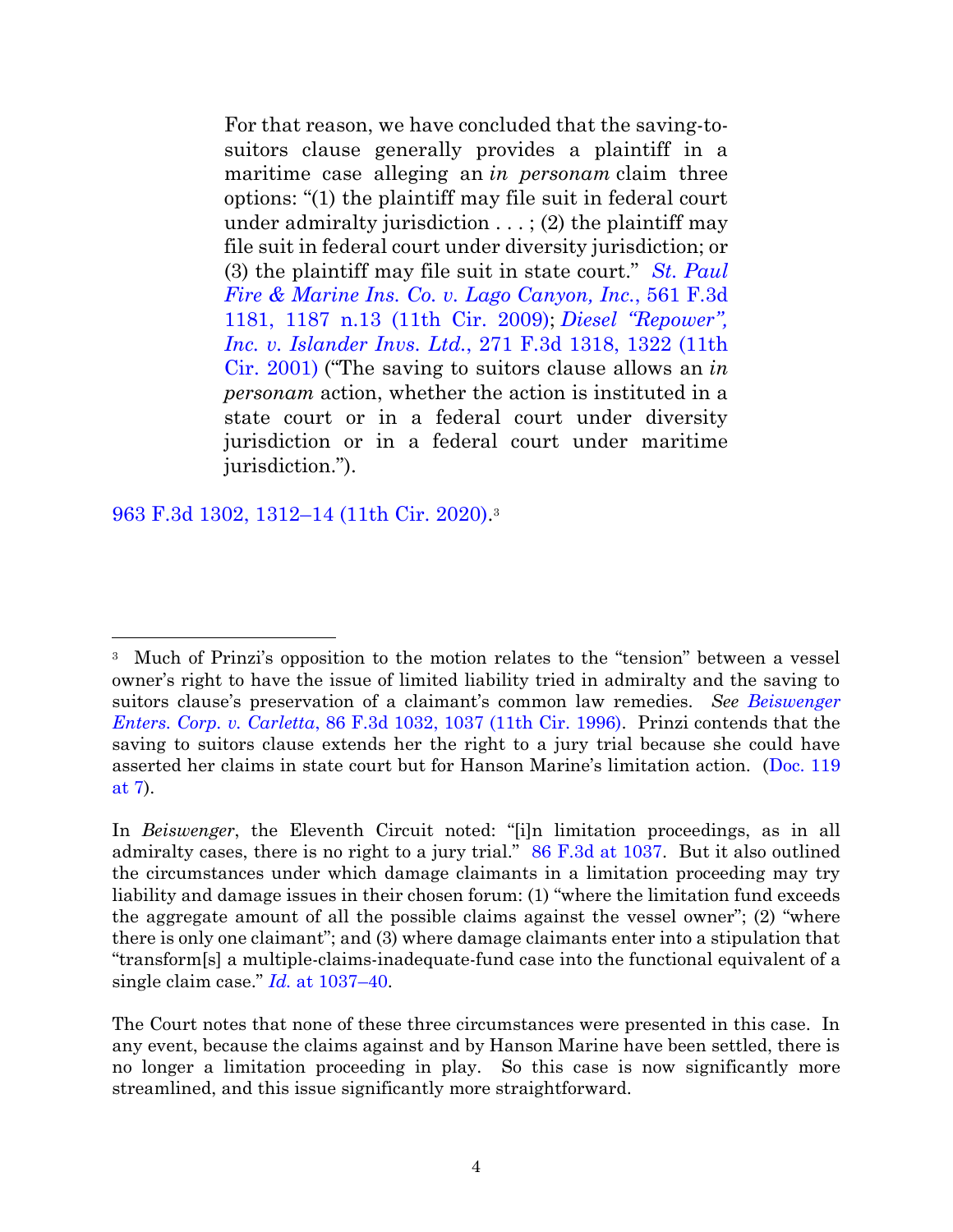And so, a plaintiff may bring a maritime tort in one of three ways: (1) in federal court under admiralty jurisdiction, with no right to jury trial; (2) in federal court under diversity jurisdiction, with a right to jury trial; or (3) in state court with a right to jury trial. *See [id.](https://www.westlaw.com/Document/I661a8f10baf211ea8406df7959f232f7/View/FullText.html?transitionType=Default&contextData=(sc.Default)&VR=3.0&RS=da3.0&fragmentIdentifier=co_pp_sp_506_1314)* [at 1314.](https://www.westlaw.com/Document/I661a8f10baf211ea8406df7959f232f7/View/FullText.html?transitionType=Default&contextData=(sc.Default)&VR=3.0&RS=da3.0&fragmentIdentifier=co_pp_sp_506_1314) When a plaintiff pursues its claim under admiralty jurisdiction, that choice applies to the entire litigation. *Harrison v. Flota Mercante [Grancolumbiana,](https://www.westlaw.com/Document/I662ae316917811d98e8fb00d6c6a02dd/View/FullText.html?transitionType=Default&contextData=(sc.Default)&VR=3.0&RS=da3.0&fragmentIdentifier=co_pp_sp_350_986) S. A.,* [577](https://www.westlaw.com/Document/I662ae316917811d98e8fb00d6c6a02dd/View/FullText.html?transitionType=Default&contextData=(sc.Default)&VR=3.0&RS=da3.0&fragmentIdentifier=co_pp_sp_350_986)  F.2d 968, 986–88 [\(5th Cir.1978\).](https://www.westlaw.com/Document/I662ae316917811d98e8fb00d6c6a02dd/View/FullText.html?transitionType=Default&contextData=(sc.Default)&VR=3.0&RS=da3.0&fragmentIdentifier=co_pp_sp_350_986) 4

Both Hanson Marine's complaint and Prinzi's crossclaim explicitly rely on the Court's admiralty jurisdiction. Both the complaint and the crossclaim boldly state "In Admiralty" following the designation of the Court, as required by provision 1(b) of the [Middle District of Florida's Admiralty and Maritime](https://www.flmd.uscourts.gov/sites/flmd/files/documents/flmd-admiralty-and-maritime-practice-manual.pdf)  [Practice Manual.](https://www.flmd.uscourts.gov/sites/flmd/files/documents/flmd-admiralty-and-maritime-practice-manual.pdf) [\(Doc. 1 at 1;](https://ecf.flmd.uscourts.gov/doc1/047022368388?page=1) [Doc. 107 at 1\)](https://ecf.flmd.uscourts.gov/doc1/047123458624?page=1). And admiralty is the only jurisdictional basis alleged. [\(Doc. 1 at 1;](https://ecf.flmd.uscourts.gov/doc1/047022368388?page=1) [Doc. 107 at 1](https://ecf.flmd.uscourts.gov/doc1/047123458624?page=1)–2).

Further, Prinzi's crossclaim states she and Hyma are both citizens of Florida [\(Doc. 107 at 2\)](https://ecf.flmd.uscourts.gov/doc1/047123458624?page=2), which plainly negates diversity. Because diversity jurisdiction does not apply, and there are no other grounds for federal jurisdiction alleged, Prinzi could not have brought her maritime negligence

<sup>4</sup> *[Bonner v. City of Prichard](https://www.westlaw.com/Document/Ibcaf4c03928911d993e6d35cc61aab4a/View/FullText.html?transitionType=Default&contextData=(sc.Default)&VR=3.0&RS=da3.0&fragmentIdentifier=co_pp_sp_350_1209)*, 661 F.2d 1206, 1209 ([11th Cir.1981\)](https://www.westlaw.com/Document/Ibcaf4c03928911d993e6d35cc61aab4a/View/FullText.html?transitionType=Default&contextData=(sc.Default)&VR=3.0&RS=da3.0&fragmentIdentifier=co_pp_sp_350_1209) (en banc) (adopting as binding precedent all decisions of the former Fifth Circuit prior to the close of business on September 20, 1981).